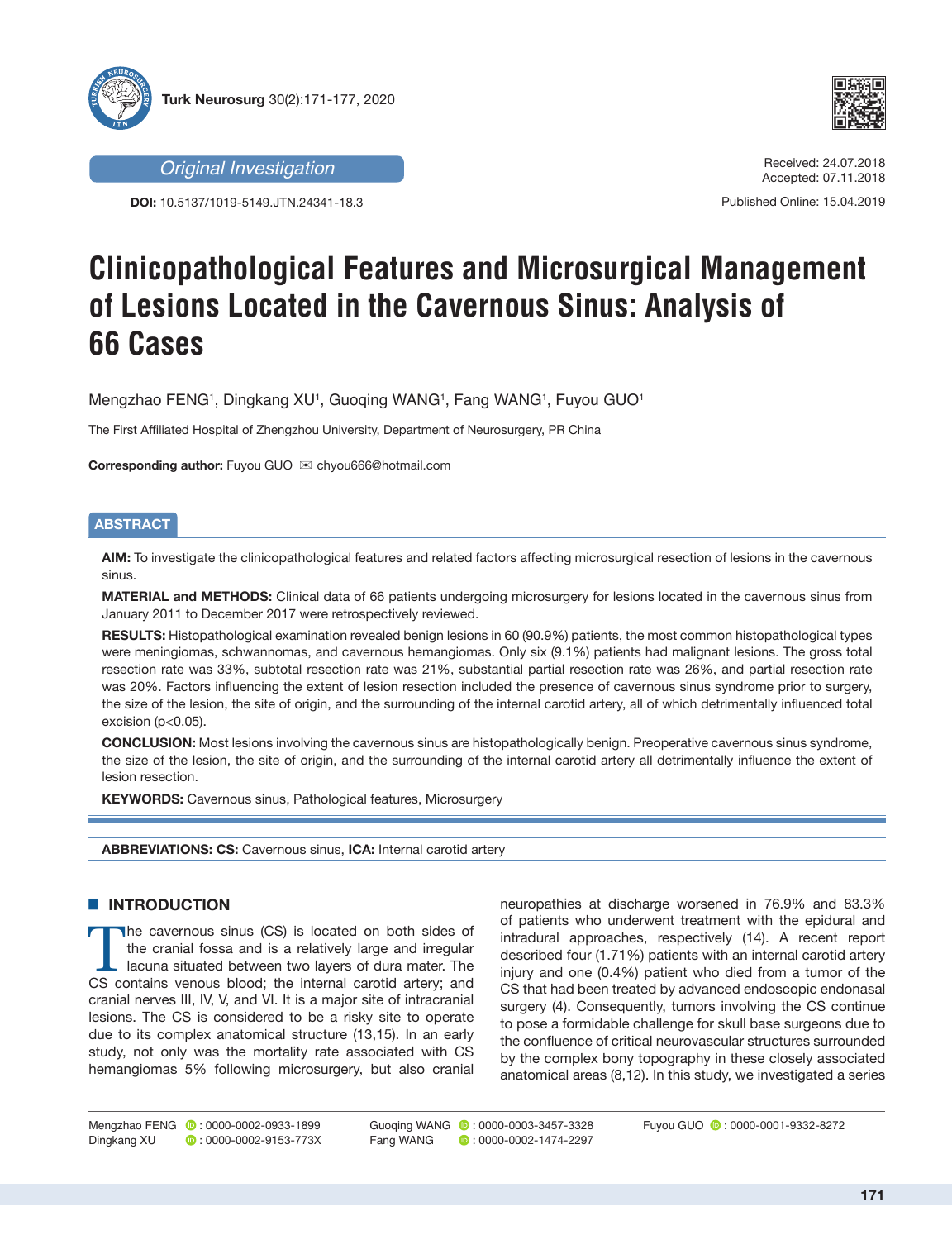of 66 patients with lesions involving the CS. We retrospectively analyzed the clinicopathological features and related factors affecting the extent of microsurgical resection of the lesions.

## █ **MATERIAL and METHODS**

## **Clinical Manifestations**

From January 2011 to December 2017, a total of 66 patients with CS lesions who underwent surgery were enrolled in this study (26 male and 40 female patients; age range: 6–68 years; mean age: 47 years). During this period, another 8 patients (3 male and 5 female patients; age range: 31-65 years; mean age: 49 years) with CS lesions were treated by gamma knife alone due to small lesions and inconspicuous symptoms of CS syndrome, and were therefore not enrolled in the study.

Prior to surgery, all patients provided written informed consent to undergo the surgery and for to have their data and samples used for research purposes. The present study was approved by the Ethics Committee of Zhengzhou University and conducted in accordance with the Helsinki Declaration.

Among all patients, 36 had CS syndrome and 30 had nonspecific symptoms. Details of the patients' clinical symptoms are shown in Table I. All patients underwent conventional 3.0T enhanced magnetic resonance imaging. The lesions were located on the left side in 37 patients and on the right side in 29 patients. Lesion diameters ranged from 1.7 to 7.7 cm, averaging 3.5 cm. Moreover, 48 patients had lesions that originated and grew within the CS, 14 patients had lesions that originated in the lateral wall of the CS and grew to the middle cranial fossa, and 4 patients had lesions that originated in the saddle and developed into unilateral CS tumors. The internal carotid artery was surrounded by the lesion in 40 patients but was only compressed by the lesion in 26 patients.

#### **Surgical Methods**

One of five potential surgical approaches was selected based on the site of origin and surgeon's experience. These include the pterion approach, subtemporal (hook incision) approach, modified subtemporal approach (approximately 8-cm oblique

incision starting from the lower edge of the zygomatic arch midpoint), transnasal sphenoidal approach, or breaking of the zygomatic pterion (Figure 1). Based on the criteria described in previous literature (7), resection via an intradural approach was mainly used for lesions that involved the lateral compartment of the CS, lesions that had crossed the CS to involve the middle fossa floor, or for lesions that had secondarily involved the CS. The epidural approach was used in 6 patients while the intradural approach was used in 55 patients. In addition, five patients underwent an extended transnasal sphenoidal approach.

### **Follow-Up**

Follow-up neurological examination and enhanced magnetic resonance imaging were performed at 3 months postoperatively and every year thereafter. The follow-up duration ranged from 1 to 84 months (average: 36 months).

#### **Statistical Analyses**

The presence of CS syndrome, lesion site of origin, lesion



**Figure 1:** Distribution as percentages of different surgical approaches.

| <b>Table I:</b> Clinical Manifestations in 66 Cases Involved in Cavernous Sinus |
|---------------------------------------------------------------------------------|
|---------------------------------------------------------------------------------|

| <b>Cavernous Sinus</b><br>Syndrome $(+)$<br>$n=36$                                                                            | Cranial nerve symptoms:<br>34 cases | III: | Ptosis, Eyeball fixed                   |  |  |
|-------------------------------------------------------------------------------------------------------------------------------|-------------------------------------|------|-----------------------------------------|--|--|
|                                                                                                                               |                                     | IV:  | Diplopia                                |  |  |
|                                                                                                                               |                                     | V:   | Facial numbness<br>Sensation diminished |  |  |
|                                                                                                                               |                                     | VI:  | Exterior disorders, Diplopia            |  |  |
|                                                                                                                               |                                     |      | Orbital pain                            |  |  |
| Ocular venous reflux<br>disorder: 7 cases<br>Headache<br><b>Cavernous Sinus</b><br>Syndrome (-)<br><b>Dizziness</b><br>$n=30$ | Eyeball congestion                  |      |                                         |  |  |
|                                                                                                                               |                                     |      | Eyeball prominent                       |  |  |
|                                                                                                                               |                                     |      |                                         |  |  |
|                                                                                                                               |                                     |      | Eyesight decreased                      |  |  |
|                                                                                                                               |                                     |      |                                         |  |  |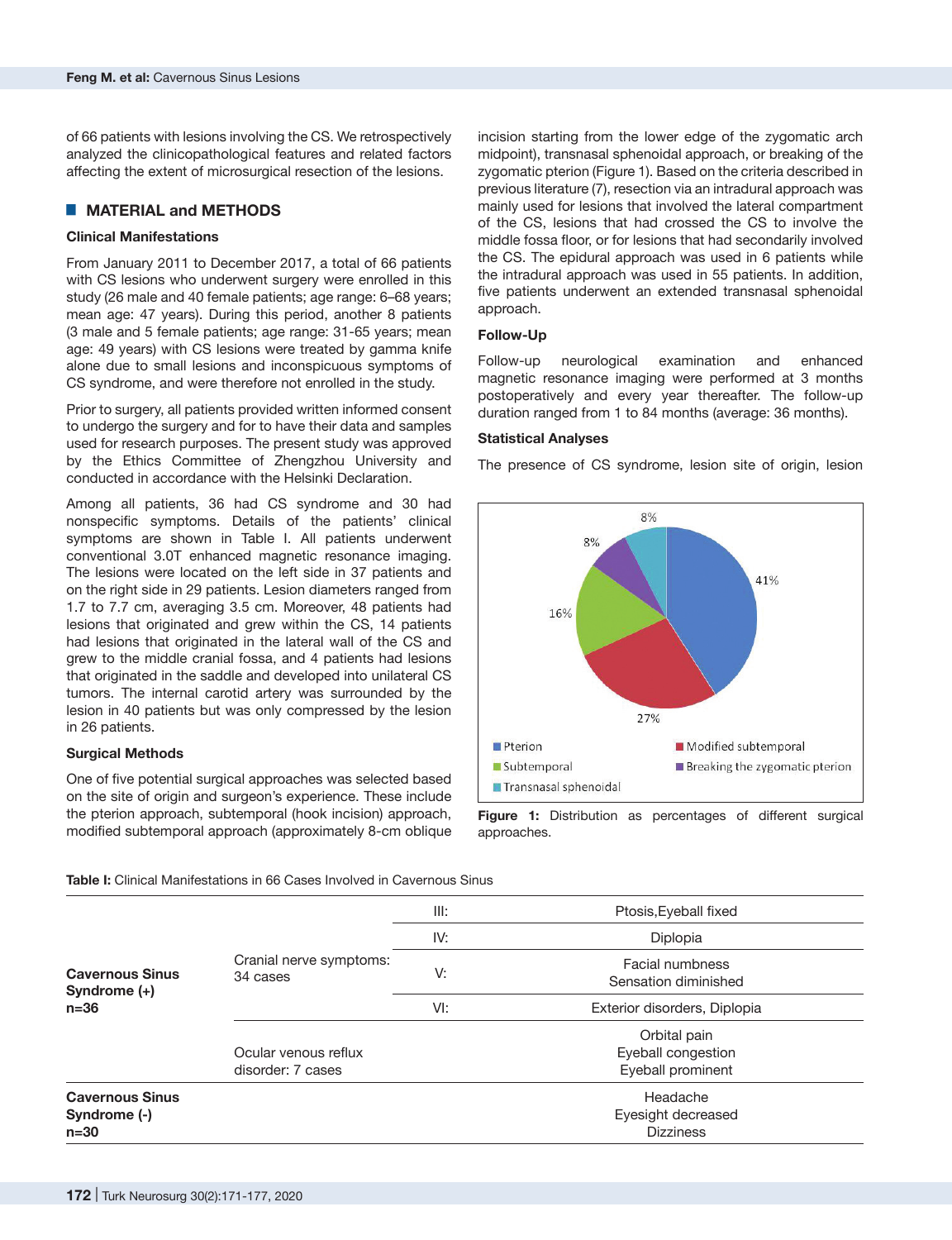size, lesion texture, whether the internal carotid artery was surrounded, surgical approach, and extent of successful lesion removal were assessed by univariate analysis using SPSS 22.0 statistical software (IBM Corp., Armonk, NY, USA). A Mann–Whitney U test or Kruskal–Wallis one-way analysis of variance was performed, with lesion sizes classified as ordinal (using quartiles for the four categories). The linear chi-square test for trend was also used. Statistical significance was set at p<0.05.

# █ **RESULTS**

## **Postoperative Pathology**

Benign lesions were observed in 60 patients, including 20 meningiomas, 14 schwannomas, 14 cavernous hemangiomas, 5 pituitary adenomas, 3 epidermoid cysts, 1 dermoid cyst, 1 chondroma, 1 mature teratoma, and 1 aneurysm. Malignant lesions were observed in six patients, including five brain metastases (from the lung in four patients and from the kidney in one) and one chordoma (Figures 2A-H; 3A-H; 4A-H, Table  $II$ ).

### **Extent of Surgical Removal and Related Factors**

Five different surgical approaches were adopted for the CS lesions (Figure 5). The gross total resection rate was 33%, subtotal resection rate was 21%, substantial partial resection rate was 26%, and partial resection rate was 20%. In this series of patients, 12 patients with partial resection received gamma **Table II:** The Percentage of Pathological Features of Cavernous Sinus Lesions in all 66 Cases

| <b>Benign cases</b>     | $n$ (%)   |  |  |  |
|-------------------------|-----------|--|--|--|
| Meningiomas             | 20(30.3)  |  |  |  |
| Schwannomas             | 14 (21.2) |  |  |  |
| Cavernous hemangiomas   | 14 (21.2) |  |  |  |
| Pituitary adenomas      | 5(7.5)    |  |  |  |
| Epidermoid cysts        | 3(4.5)    |  |  |  |
| Dermoid cysts           | 1(1.5)    |  |  |  |
| Chondroma               | 1(1.5)    |  |  |  |
| Mature teratoma         | 1(1.5)    |  |  |  |
| Aneurysm                | 1(1.5)    |  |  |  |
| <b>Malignant cases</b>  | $n$ (%)   |  |  |  |
| <b>Brain metastases</b> | 5(7.5)    |  |  |  |
| From Lung               | 4(6.0)    |  |  |  |
| From Kidney             | 1(1.5)    |  |  |  |
| Chordoma                | 1 (1.5)   |  |  |  |



**Figure 2:** Preoperative contrast enhanced MRI showed, in axial **(A)**, coronal **(B)** and sagittal **(C)** images, that the cavernous sinus lesion was significantly uniform and enhanced. Three months after surgery, MRI with contrast showed that the lesion had grossly been totally resected **(E-G)**. Hematoxylin Eosin staining (Light Microscopy) (**D:** x200, **H:** x400) suggested the presence of a schwannoma.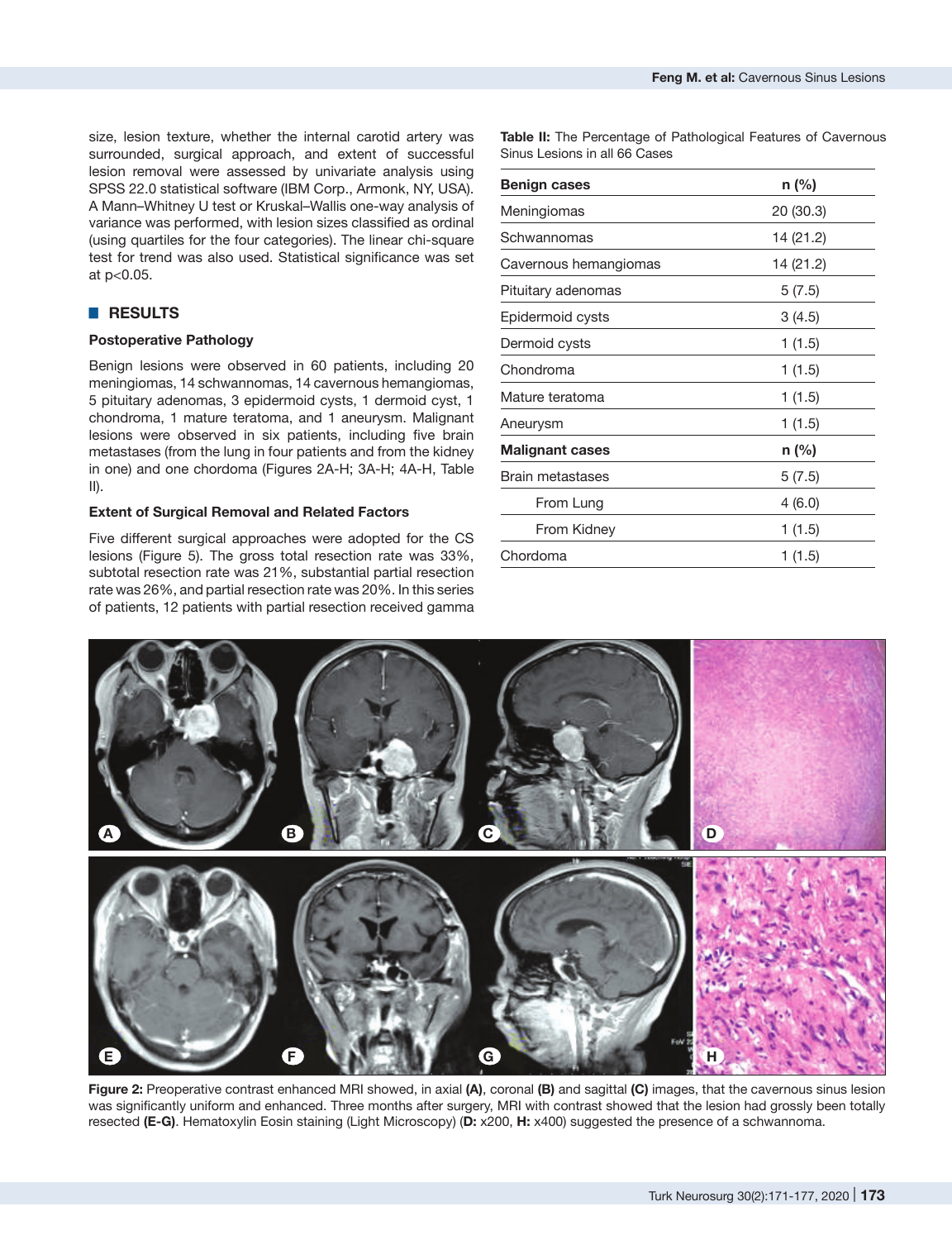

**Figure 3:** Preoperative contrast enhanced MRI showed, in axial **(A)**, coronal **(B)** and sagittal **(C)** images, that the cavernous sinus lesion was significantly uniform and enhanced. Three months after surgery, MRI with contrast showed that the lesion had been grossly totally resected **(E-G)**. Hematoxylin Eosin staining (Light Microscopy) (**D:** x200, **H:** x400) suggested the presence of a cavernous hemangioma.



**Figure 4:** Preoperative contrast enhanced MRI showed, in axial **(A)**, coronal **(B)** and sagittal **(C)** images, that the cavernous sinus lesion was not enhanced. Three months after surgery, MRI with contrast showed that the lesion had been grossly totally resected **(E-G)**. Hematoxylin Eosin staining (Light Microscopy) (**D:** x200, **H:** x400) suggested the presence of epidermoid cysts.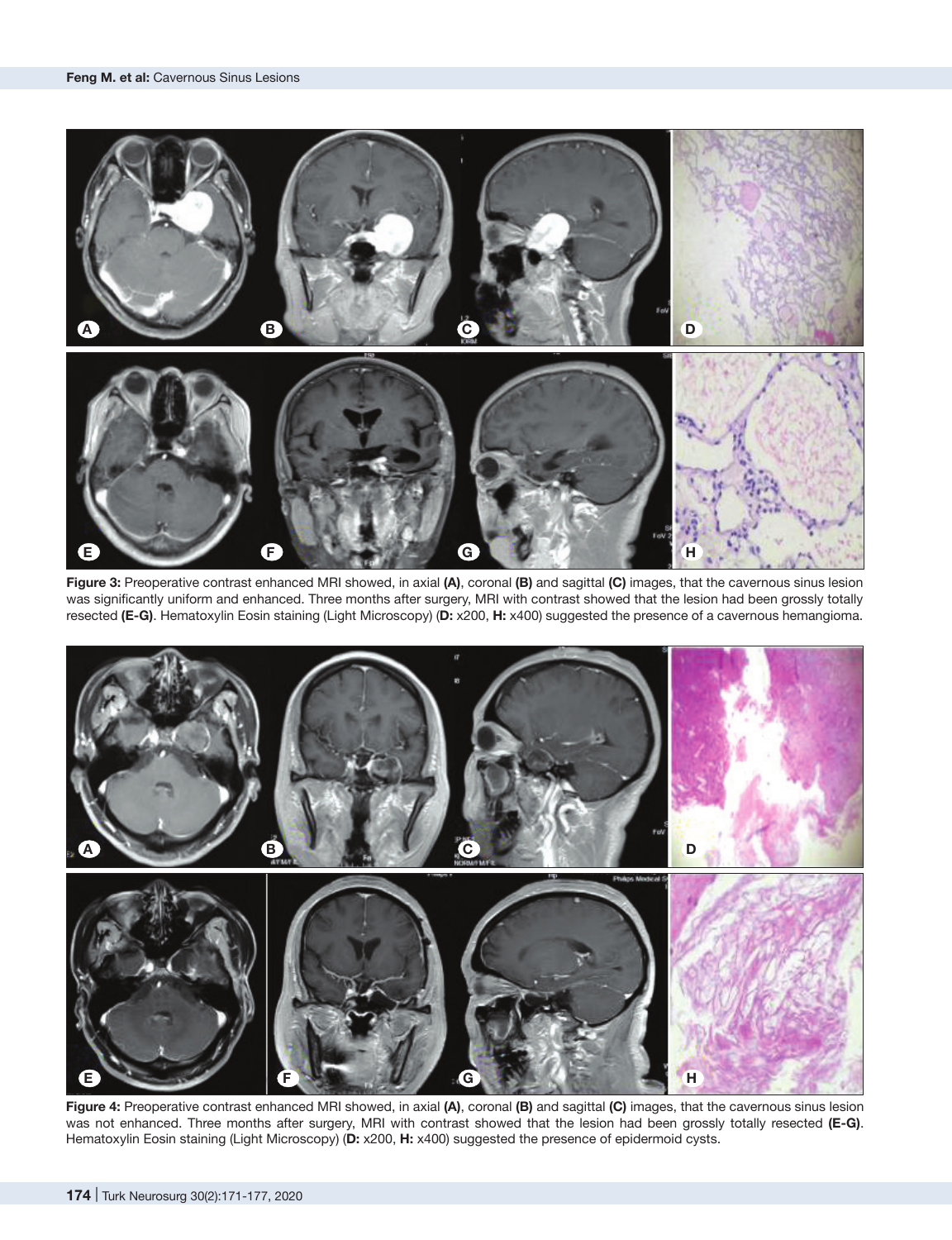knife adjuvant radiotherapy 3 months after surgery. These included 4 meningioma cases, 3 schwannoma cases, 2 cases cavernous hemangioma cases, 2 invasive pituitary adenoma cases, and 1 chordoma case. During the follow-up period, all residual tumors showed no significant progression, and all showed stable or reduced size. Two residual meningioma patients developed a headache and cerebral edema after receiving gamma knife treatment and were relieved with corticosteroid drugs and mannitol. None of the 12 cases showed any deterioration in cranial nerve dysfunction.

The factors influencing the extent of lesion resection included the presence of CS syndrome before surgery, size of the lesion, site of origin, and the surrounding of the internal carotid artery, all of which detrimentally affected total excision (p<0.05). However, there was no difference based on lesion consistency or surgical approach (p>0.05; Table III).

#### **Postoperative Complications**

No death or serious complications occurred postoperatively. However, postoperative complications occurred in 19 patients, 18 of whom showed postoperative cranial nerve function defects mainly due to oculomotor nerve damage causing ptosis and abductor nerve damage causing ocular motility disorders. Another patient had one seizure occurrence following surgery.

### **Follow-up Results**

All patients underwent a regular follow-up every 3 months for the first 12 months and about once a year thereafter. Postoperative CS syndrome was significantly improved compared to preoperative conditions (28/36, 77.8%). Postoperative complications were reduced or had disappeared after the 6-month follow-up. Twelve patients underwent postoperative gamma

| <b>Factors</b>            | <b>PR</b>   | <b>SPR</b>     | <b>STR</b>     | <b>GTR</b> | Z/c2       | p     |
|---------------------------|-------------|----------------|----------------|------------|------------|-------|
| <b>CS syndrome</b>        |             |                |                |            | $-2.225/-$ | 0.026 |
| Presence                  | $\mathsf g$ | 13             | 6              | 9          |            |       |
| Absence                   | 4           | 4              | 8              | 13         |            |       |
| Lesion diameter (mm)      |             |                |                |            | $-74.127$  | 0.042 |
| < 28.6                    | $\mathsf 0$ | $\overline{4}$ | 3              | 9          |            |       |
| 28.6-32.2                 | 5           | 4              | 4              | 3          |            |       |
| 32.2-40.1                 | 3           | 5              | 4              | 7          |            |       |
| >40.1                     | 5           | 4              | 3              | 3          |            |       |
| Site of origin            |             |                |                |            | $2.302/-$  | 0.021 |
| CS internal               | 12          | 14             | 12             | 13         |            |       |
| CS lateral wall           | 1           | 3              | $\overline{c}$ | 9          |            |       |
| <b>Lesion consistency</b> |             |                |                |            | $0.014/-$  | 0.993 |
| Hard                      | 3           | $\overline{c}$ | $\overline{c}$ | 4          |            |       |
| Medium                    | 6           | 14             | 10             | 13         |            |       |
| Soft                      | 4           | 1              | $\overline{c}$ | 5          |            |       |
| Surgical approach         |             |                |                |            | $5.724/-$  | 0.221 |
| Pterion                   | 6           | 9              | $\overline{7}$ | 5          |            |       |
| Modified subtemporal      | 3           | 5              | 1              | 9          |            |       |
| Subtemporal               | 3           | 3              | 1              | 4          |            |       |
| Breaking the zygomatic    | $\mathsf 0$ | 0              | $\overline{2}$ | 3          |            |       |
| Transnasal sphenoidal     | 1           | 0              | 3              | 1          |            |       |
| <b>ICA surrounded</b>     |             |                |                |            | $-6.107/-$ | 0.000 |
| Presence                  | 13          | 16             | 9              | 2          |            |       |
| Absence                   | 0           | 1              | 5              | 20         |            |       |

**Table III:** Related Factors Influencing Resection Degree of Cavernous Sinus

PR: Partial resection, SPR: Substantial partial resection, STR: Sub-total resection, GTR: Gross-total resection, CS: Cavernous sinus, ICA: Internal *carotid artery.*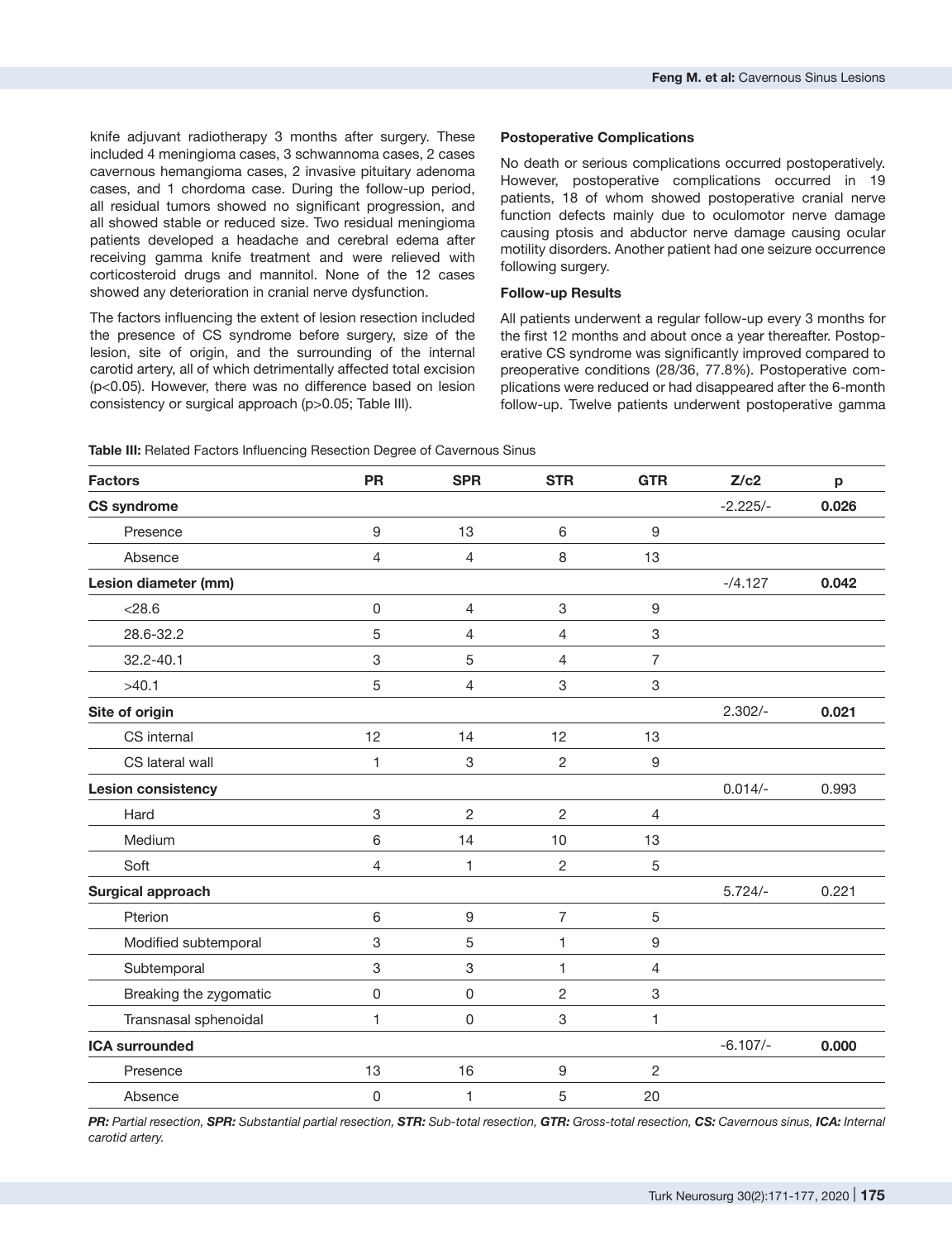

**Figure 5:** Diverse surgical approaches used for lesion resection. **Lesion A:** Adopt "Pterion Approach" or "Breaking the Zygomatic Pterion Approach". **Lesion B:** "Modified Subtemporal Approach". **Lesion C:** Adopt "Subtemporal Approach". **Lesion D:** Adopt "Transnasal Sphenoidal Approach".

knife irradiation but showed no signs of significant residual tumor progression.

# █ **DISCUSSION**

The CS, a pentahedral structure, is located on both sides of the cranial fossa. The outer wall consists of the outer dura, and the inner layer is formed from the sheath of cranial nerves III and IV. The lower wall is lined by periosteum, and the other walls are formed by dura mater. The CS contains venous blood; the internal carotid artery; and cranial nerves III, IV, V, and VI (15). Not only can CS lesions compress or surround the internal carotid artery and cranial nerves, but they can also invade adjacent anatomical structures in different directions. CS lesions can grow through the lateral wall toward the middle cranial fossa, invade the orbit through the superior orbital fissure, extend beyond the petrous apex into the petroclival and cerebellopontine angle areas, invade the sella, and move inward into the sphenoid sinus cavity (9). Microsurgery of lesions involving the CS is therefore very risky due to this complex anatomical structure. However, evaluation of this series of 66 CS lesions revealed several striking features. First, the clinical manifestations of CS lesions involved CS syndrome in 36 (54.5%) patients. Second, the pathological examination revealed benign lesions in 60 (90.9%) patients, the most common histopathological types being meningiomas, schwannomas, and cavernous hemangiomas. Third, five different surgical approaches were adopted in this study and the optimal surgical approach was selected based on the origin and direction of growth of the lesion as well as the surgeon's experience. Consequently, no death or serious complications occurred following operation in our patients. Finally, we identified four factors that detrimentally affected the extent of lesion resection, including preoperative CS syndrome, the size of the lesion, the site of origin, and the surrounding of the internal carotid artery.

Many types of lesions may affect the CS, the predominant histopathological category being benign lesions (3,5,10). Benign lesions accounted for 90.9% of all lesions in our study. The most benign types were meningiomas (30%), schwannomas (21%), and cavernous hemangiomas (21%), followed by invasive pituitary adenomas, epidermoid cysts, dermoid cysts, chondromas, mature teratomas, and aneurysms. Metastases are the most common malignant lesions in the CS, and most originate from the lungs (2). Few reports to date have described CS metastases. Six patients in this study had malignant lesions. With the exception of one chordoma, the remaining five lesions were brain metastases (four of which originated in the lung and one of which originated in the kidney).

In addition, our results indicated that preoperative CS syndrome, the size of the lesion, the site of origin, and the surrounding of the internal carotid artery all detrimentally influence the extent of lesion resection. CS syndrome mostly manifests as cranial nerve dysfunction and ocular venous reflux obstruction (6). In this study, cranial nerve dysfunction occurred in 34 (53%) patients, while exophthalmos, eyeball congestion, and ocular pain caused by ocular venous reflux obstruction affected 7 (11%) patients. If the lesion is small and only present within the CS, function of a single cranial nerve may be disrupted, but when the lesion is larger or shows extensive invasive growth, the function of multiple cranial nerves may be affected. Larger tumors often affect sinus reflux, causing orbital venous reflux disorders and intracranial hypertension. If the tumor originates from the lateral wall of the CS or if the tumor has a tough texture (e.g. meningioma or schwannoma), it will often pass and squeeze the cranial nerves and internal carotid artery. However, if the lesion originates in the sinus or has a soft texture (e.g. epidermoid cyst or pituitary adenoma), it will often invade and surround the cranial nerve and internal carotid artery (1,11). Therefore, preoperative CS syndrome, lesion size, the origin in the CS, and the surrounding of the